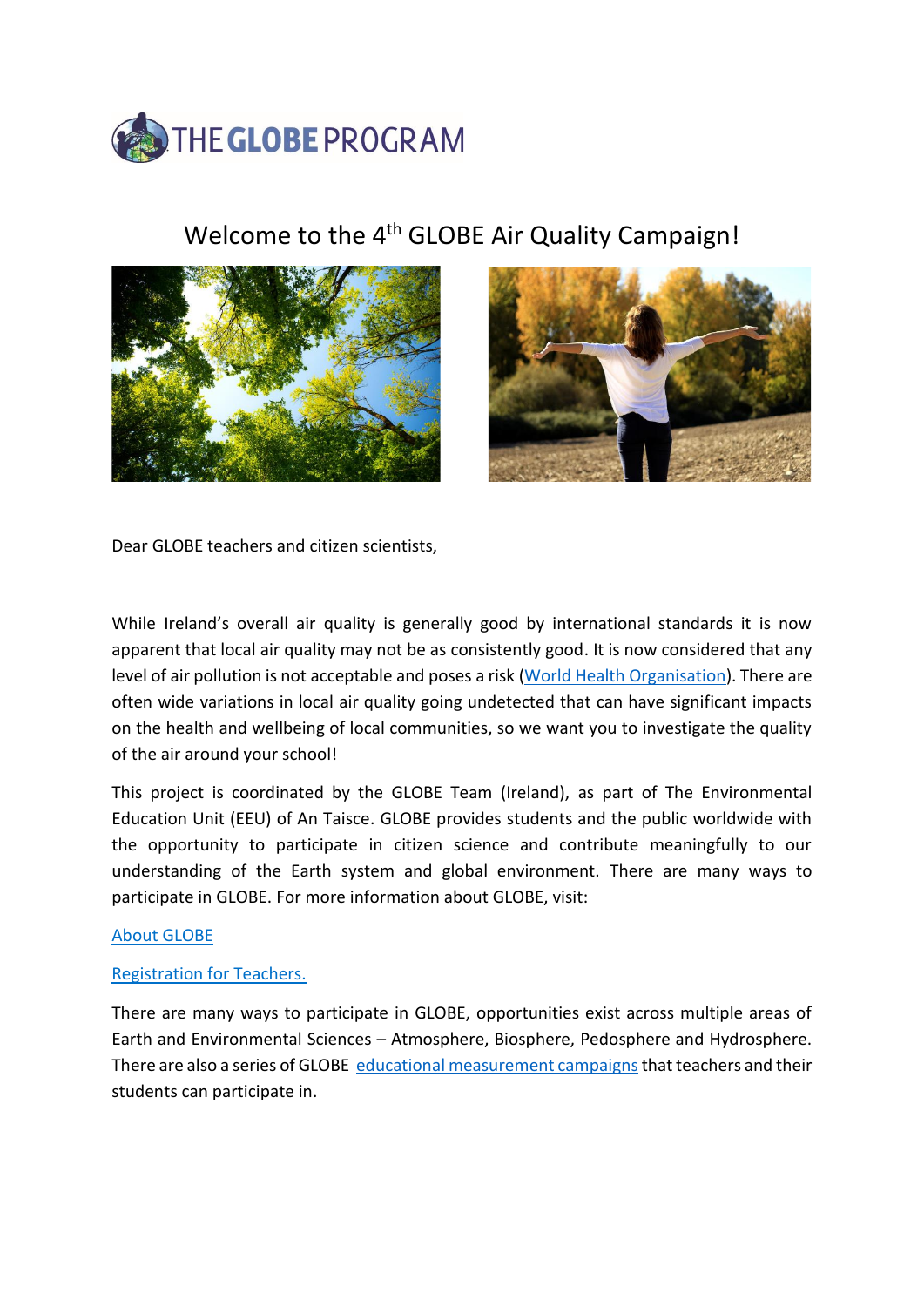# **EXPLORE AND LEARN ABOUT THE EARTH SYSTEM** Atmosphere **Biosphere** Earth as a **System** Pedosphere **Hydrosphere**

The GLOBE Ireland programme supports an Air Quality campaign and several GLOBE designated biosphere and atmosphere protocols. The GLOBE Air Quality Campaign is a citizen science project to assess traffic-related air pollution at schools. This is an educational project designed to raise awareness about air pollution and showcase the potential of citizen science to gather unique datasets and insights into our environment. To date, 68 schools have participated in the GLOBE Air Quality campaigns, collecting over 230 nitrogen dioxide measurements. The campaign provides a collaborative platform for schools to share their research and insights.

We want this investigation to be empowering. We will **invite you to share your findings and solutions** by creating either a research poster, a report or a video showing your results and interpretation of your local traffic-related air quality. This can be shared with the GLOBE Team at the end of the campaign period.

This project is funded by the Irish Environmental Protection Agency (EPA). The EEU of An Taisce, the GLOBE programme and the EPA are partnering to encourage greater understanding and involvement of the public in air quality issues.

In Ireland, the EPA is responsible for monitoring outdoor air quality. Together with local authorities, the EPA manages a national network of monitoring stations that is being greatly expanded, with the aim of providing ongoing [air quality data](http://www.epa.ie/air/quality/data/) and forecasts to the public. You can find more information about the EPA at [www.epa.ie](http://www.epa.ie/) and to find out more about citizen science initiatives in Ireland, please visit: [www.epacitizenscience.ie.](http://www.epacitizenscience.ie/)

This booklet is designed to support teachers in the implementation of the GLOBE Air Quality Campaign with their class. If you need any help during the investigation, please email Aileen Bright [\(abright@eeu.antaisce.org\)](mailto:abright@eeu.antaisce.org).

**We wish you all a good journey and look forward to working with you!**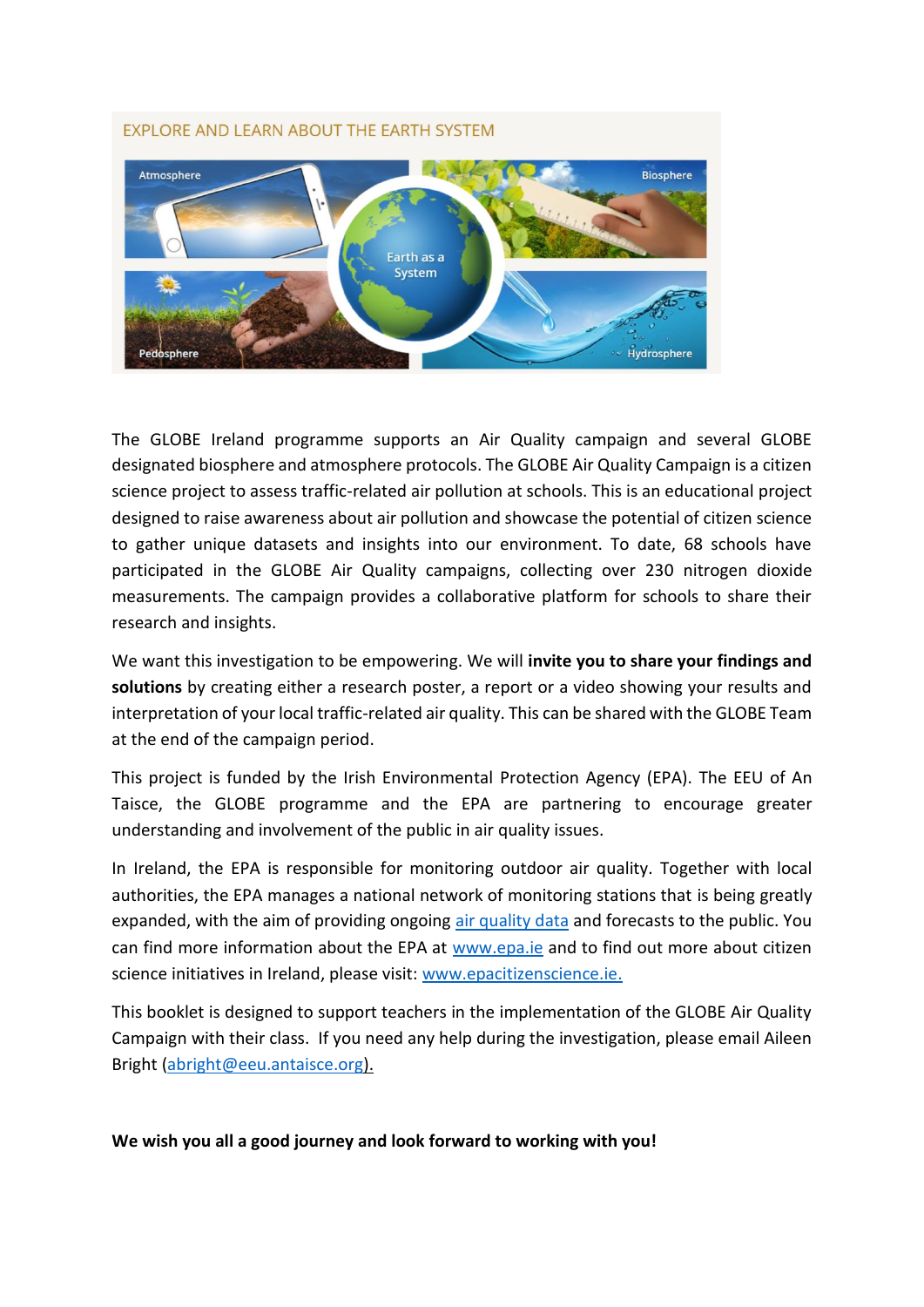## **Overview of Air Quality Campaign**

In October, students across Ireland will measure nitrogen dioxide  $(NO<sub>2</sub>)$  - a principal pollutant from car exhaust emissions - at three locations around their schools. Schools will be provided with the necessary equipment and guidance to carry out nitrogen dioxide measurements.

The main purposes of the campaign are to:

- Raise awareness about air pollution through a practical investigation
- Collect accurate data that can be used in students' research projects
- Share knowledge with school communities
- Complement official air quality monitoring performed by the EPA on local air quality

| <b>Phase</b>                         | <b>Activity</b>                                                                                                                                                                                                                                             | <b>Time</b>                                                     |
|--------------------------------------|-------------------------------------------------------------------------------------------------------------------------------------------------------------------------------------------------------------------------------------------------------------|-----------------------------------------------------------------|
| <b>Getting ready</b>                 | Introduce the Air Quality Campaign to your<br>students<br>Learn about Air Pollution - you are welcome to use<br>our TY Air Quality module and our Air Pollution<br>factsheets.                                                                              | Before the<br>measurement period.                               |
|                                      | Pick locations for the NO <sub>2</sub> tubes - you are welcome<br>to use our mapping lesson plan AQC2_Mapping<br>resource as a guide.                                                                                                                       |                                                                 |
|                                      | Install the NO <sub>2</sub> tubes following the protocol<br>instructions (instructions will be sent in October)                                                                                                                                             | October 15th                                                    |
| <b>Collecting</b><br>supporting data | Use our educational materials to gather supporting<br>information - AQC3_Clouds, TY Weather module,<br>conduct a traffic count - AQC4 Traffic Count and<br>examine your local topography in relation to air<br>pollution with guidance from AQC5_Topography | Week of October 15th<br>to week of November<br>$12^{\text{th}}$ |
| <b>Receive your</b><br>$NO2$ results | Analyse your NO <sub>2</sub> data and add your own<br>interpretation<br>Participating schools' data is shared by EEU/GLOBE<br>with the teachers.                                                                                                            | <b>Mid December</b>                                             |
| <b>Findings</b>                      | Share your findings and solutions with the GLOBE<br>Team, EEU.                                                                                                                                                                                              | <b>End December</b>                                             |
| <b>Conclusion</b>                    | Reflect on what has been learned and how it can be<br>used for positive change.                                                                                                                                                                             |                                                                 |

### **GLOBE Air Quality Campaign Timeline**